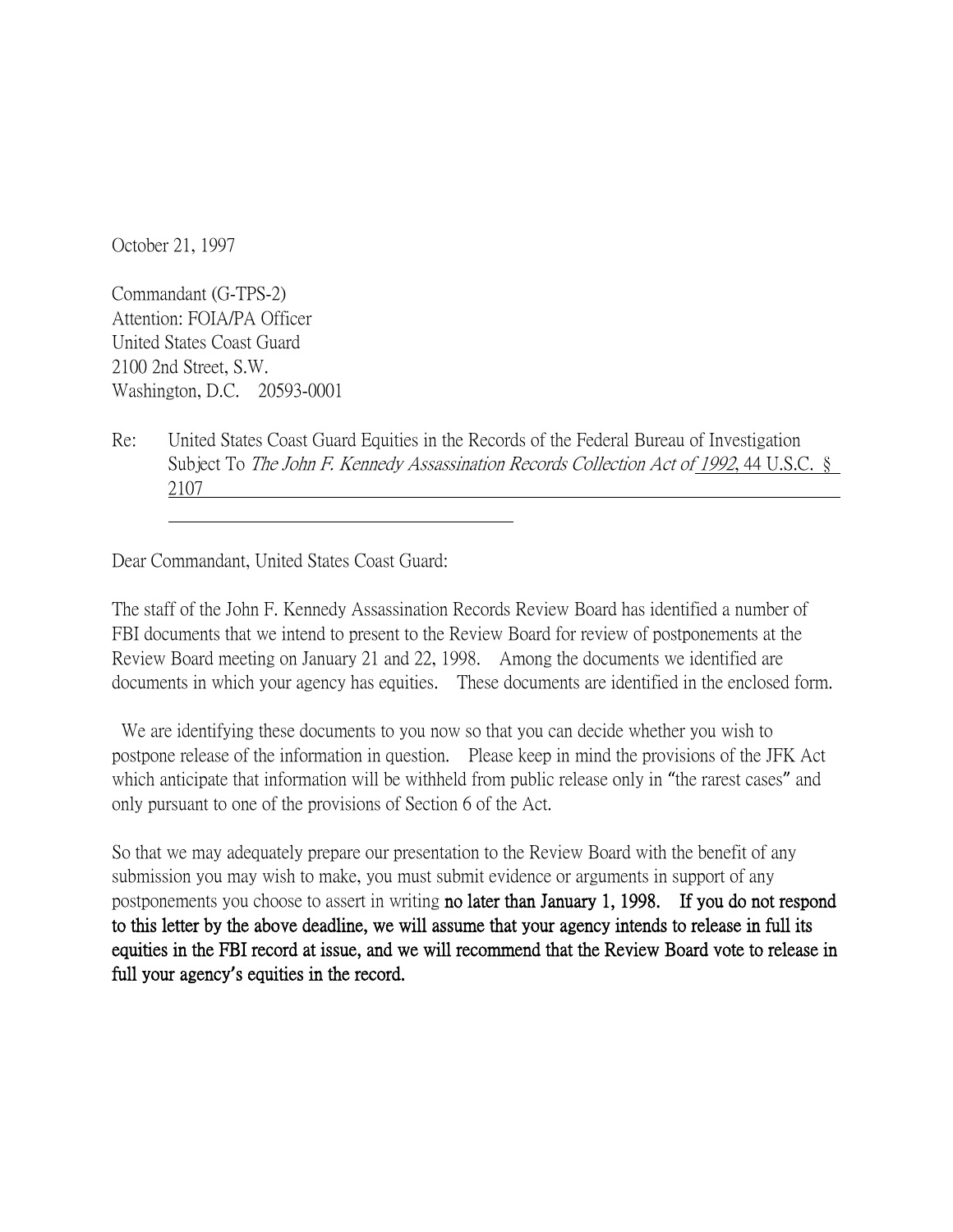Commandant, United States Coast Guard October 21, 1997 Page 2

In many of the FBI documents with third agency equities, we believe that the third agencies could, consistent with their current guidelines for JFK assassination-related information, consent to full release of the information at issue.

If you have any questions regarding the documents identified on the enclosed forms, please call Carol Keeley or Debbie Beatty of the JFK Task Force at the FBI at (202) 324-0571 or Laura Denk or Kevin Tiernan of the Review Board staff at (202) 724-0088. Thank you, in advance, for your cooperation.

Sincerely,

T. Jeremy Gunn Executive Director

Enclosure